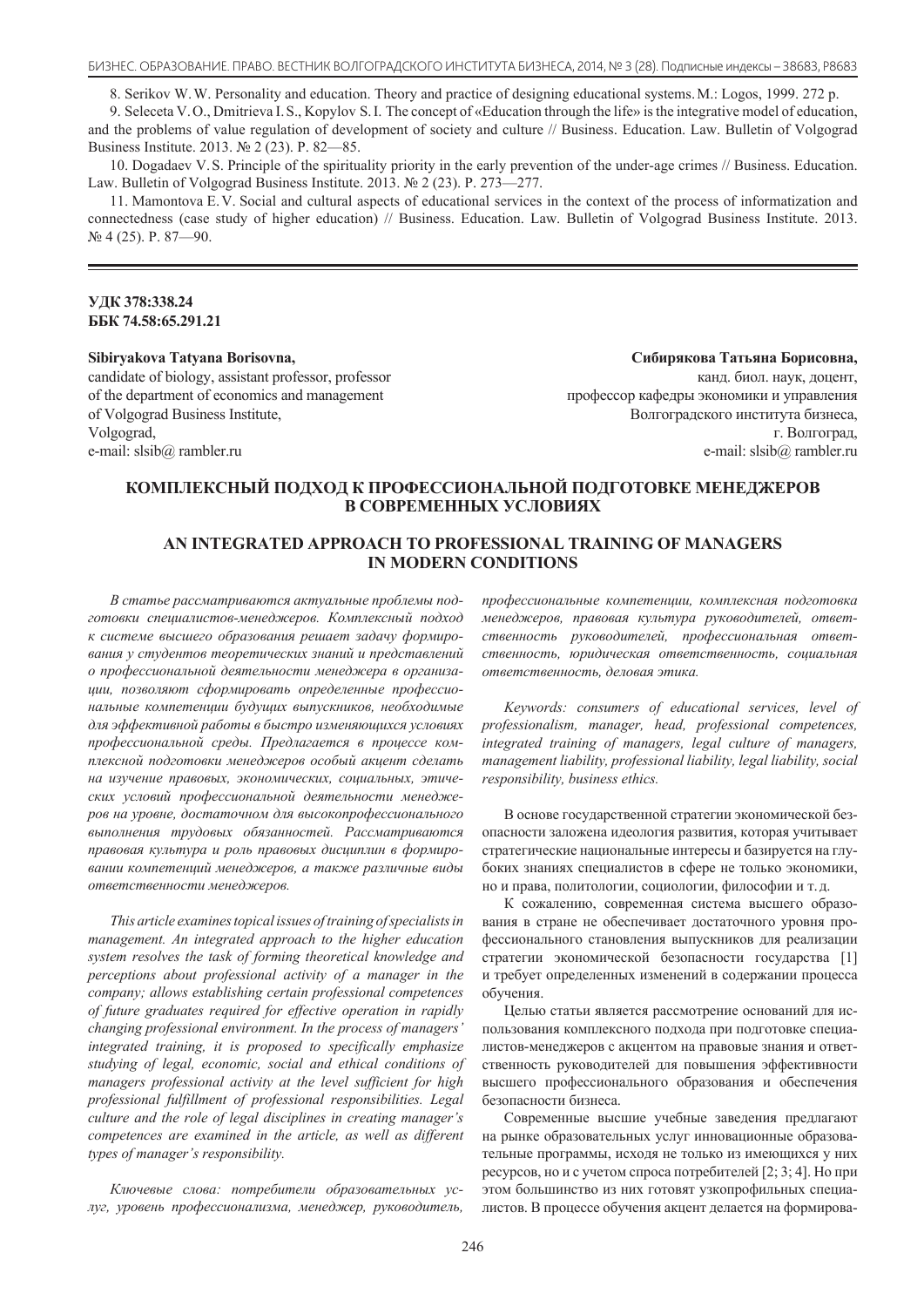нии у студентов только тех знаний, умений, навыков, компетенций, которые необходимы в рамках выбранной профессии. Именно это и является существенной проблемой.

На наш взгляд, одним из направлений решения рассматриваемой проблемы может стать деятельность вузов, направленная на организацию и обеспечение комплексной полготовки специалистов как олну из форм повышения уровня профессионализма и формирования заданных компетенний

Анализ сложившейся на рынке труда ситуации показал, что в условиях рыночной экономики правовые знания менеджеров не всегда соответствуют требуемому уровню, тогда как их профессиональная деятельность характеризуется многообразием функций, которые требуют наличия разносторонних знаний как в сфере управления, экономики, финансов, так и в области права.

Автор предлагает в процессе подготовки менеджеров особый акцент сделать на комплексном, взаимосвязанном изучении экономических, правовых, социальных, этических условий профессиональной деятельности руководителей на уровне, достаточном для высокопрофессионального, ответственного и юридически грамотного выполнения трудовых обязанностей. Благодаря комплексному подходу можно повысить качество профессионального образования, сформировать у выпускников глубокие теоретические знания, новые подходы к организации предприятий, функциониру-ЮЩИХ В УСЛОВИЯХ ГОСУЛАЮСТВЕННОГО И ДЫНОЧНОГО СЕКТОРОВ отечественной экономики, высокопрофессиональное управленческое мышление [5].

При этом особое внимание, на наш взгляд, следует уделить формированию не только экономических и управленческих компетенций, но и, самое главное, правовой культуры менеджеров.

Отношения руководителей организаций (предприятий) с государством строятся на основании принятия факта законопослушности. В связи с этим профессиональная подготовка менеджеров — потенциальных руководителей различных уровней управления в организации должна быть направлена на обязательное формирование правовой культуры и соответствующей компетентности, которые подразумевают достаточный уровень знаний в основных сферах гражданского, административного и уголовного законодательства, обеспечивающих нормативно-правовое регулирование хозяйственной, предпринимательской и управленческой деятельности.

На наш взгляд, необходимость владения основами правовых знаний у граждан страны в целом, а также у отраслевых специалистов в частности обусловлена следующими факторами.

Во-первых, с потребностью при построении гражданско-правового общества знаний гражданами страны своих основных прав и обязанностей, видов ответственности, с тем чтобы каждый гражданин мог применять конституционно закрепленные права в собственных интересах и интересах сограждан.

Во-вторых, с получением достаточного для осуществления профессиональной деятельности объема правовых знаний, позволяющего самостоятельно ориентироваться в системе существующих юридических норм и соответственно грамотно применять их в своей профессиональной деятельности

В-третьих, труд узких специалистов-менеджеров связан с необходимостью постоянного принятия управленческих

решений в различных ситуациях. Специфика управленческого труда состоит в том, что в основе его лежат определенные нормы, которые должны строго соблюдаться руководителем. Наиболее важные из них — это юридические нормы управленческого труда, отраженные в государственных правовых нормативных актах. Руководители в процессе осуществления своей профессиональной деятельности должны обеспечивать соблюдение требований законодательства, а их управленческие решения — соответствовать этим актам

Процесс управления требует от лиц, его осуществляющих, комплексного сочетания экономических и конкретных знаний в области права. В связи с этим проблема повышения уровня подготовки менеджеров в сфере юриспруденции приобретает особую актуальность.

При этом правовая культура руководителей является важным инструментом для реализации как своих прав, так и прав сограждан и может быть представлена в качестве совокупности профессионально ориентированного и общественно значимого знания законов, а также умений и определенных навыков руководствоваться им в конкретной области своей трудовой деятельности.

В связи с этим формирование правовой культуры становится одной из значимых целей профессиональной подготовки специалистов-менеджеров, которая обеспечивает овлаление ими базовыми знаниями по обшим и специальным вопросам трудовой деятельности, содержащимися в нормативно-правовых и законодательных актах. Основные требования к уровню подготовленности специалиста включают знание основ права и российской правовой системы, правоприменительных и правоохранительных органов, правовых норм в сфере профессиональной деятельности. В частности, квалифицированный управляющий должен приобретать дополнительные специальные знания, например, нормативно-правовых актов (законов, положений, инструкций), регулирующих определенную сферу деятельности, а также основ финансового, хозяйственного, предпринимательского, налогового, трудового и иных видов законодательства.

Обязательным для менеджера является умение работать с текстами нормативно-правовых документов, анализировать, понимать их смысл, а также самостоятельно находить нормы права для решения профессиональных задач, получать и предоставлять правовую информацию, регулирующую конкретную профессиональную деятельность. Основой для обеспечения желаемого уровня правовой компетентности менеджера должно стать изучение на качественно новом, комплексном научно-прикладном уровне таких дисциплин, как «Правоведение», «Гражданское право», «Трудовое право», «Административное право», «Предпринимательское право», «Налоговое право», «Финансовое право», «Правовое регулирование экономики» и т.п. Повышение роли правовых дисциплин в формировании компетенций менеджеров позволит в дальнейшем в процессе профессиональной деятельности принимать грамотные и юридически обоснованные управленческие решения, применять соответствующие правовые нормы, обеспечивающие безопасность и условий труда, и бизнеса в целом.

Немаловажным является и то, что одним из элементов правовой культуры является правосознание руководителей. С точки зрения носителей правосознания, его субъектного состава, следует обратить внимание на формирование индивидуального правосознания менеджеров, поскольку именно в нем содержатся оценочные суждения о праве, которые вы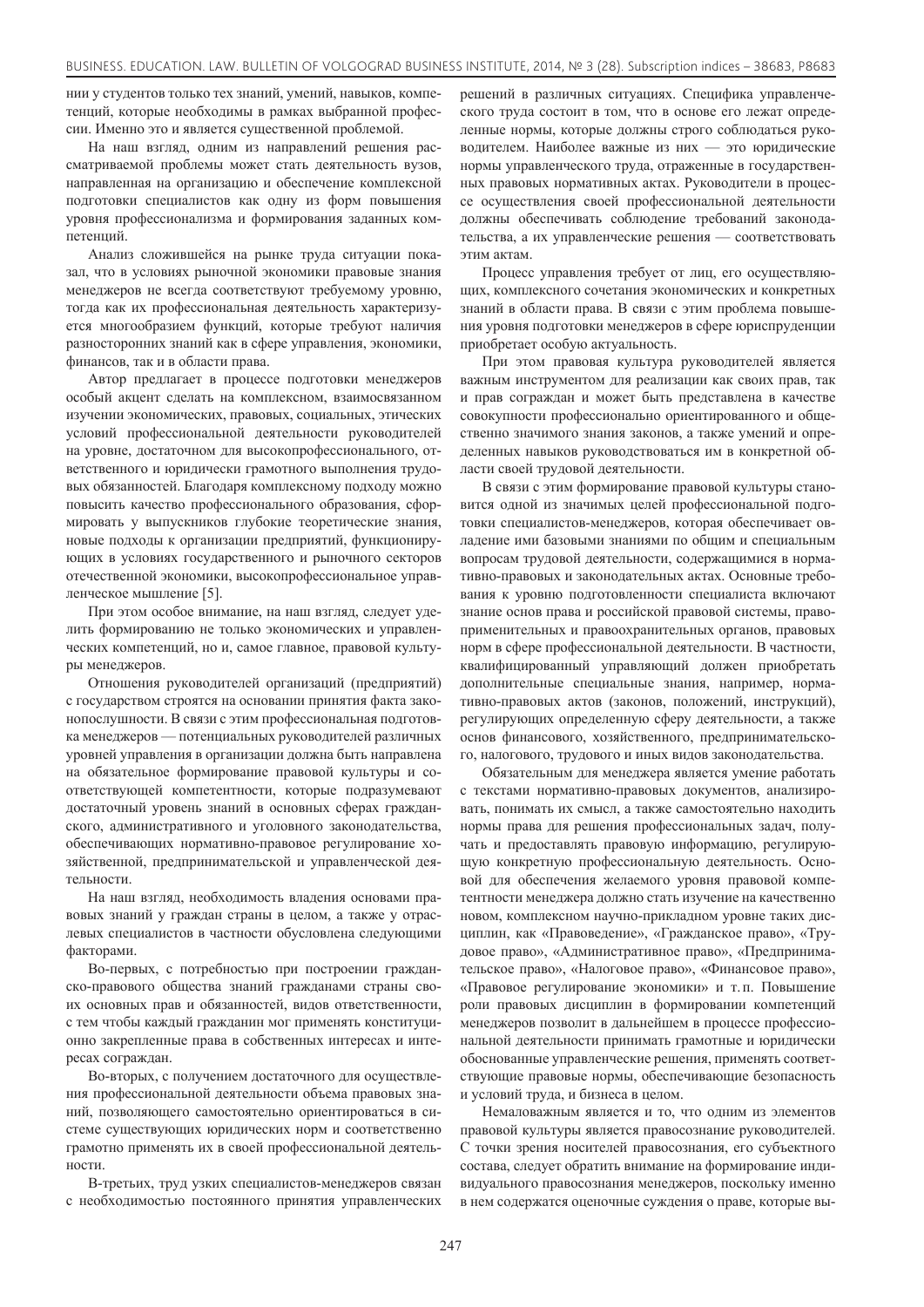ражаются категориями «правомерное» и «неправомерное», «законное» и «незаконное» действие или управленческое neшeние.

Правовое сознание раскрывается через феномен правовой установки, то есть способности и возможности воспринимать право как ценностный феномен, оценивать его соблюдение и нарушения, а также реализовывать те или иные поведенческие модели в рамках права. Так, экономическое правосознание отдельного индивида и сообщества напрямую связано с трудовой (или экономической) установкой менталитета. Социально-экономическая ситуация общества диктует необходимость социально-правовой адаптации к новым условиям профессиональных объединений и отдельного человека, субъекта общественно-экономических отношений [6].

Таким образом, специалист-менеджер должен иметь представление обо всех юридических составляющих современного высокопрофессионального менеджмента, уметь предвидеть и оценивать последствия принимаемых им управленческих решений с точки зрения и управления, и норм действующего законодательства. В процессе комплексной подготовки специалистов-менеджеров можно сформировать необходимый для успешного квалифицированного труда уровень правовых знаний. Специально подготовленный юридически грамотный руководитель — это необходимость сегодняшнего времени, определяющая безопасность бизнеса и людей, участвующих в нем, а также понимание и умение нести ответственность за них.

Рассматривая проблему правовой грамотности менеджеров, необходимо обратить внимание и на связанную напрямую с ней ответственность руководителей. Экономическая самостоятельность в менеджменте, с одной стороны, предоставляет простор руководителю для принятия управленческих решений, а с другой — обязывает отвечать за определенные неблагоприятные последствия, возлагаемые на лицо, принявшее управленческое решение и совершившее конкретное действие.

Объектом ответственности руководителя являются сотрудники организации, общество в лице потребителей, а также государство, окружающая среда, материальные, социальные и духовные ценности [7]. Принятие на себя ответственности и привлечение к ней является обязательным условием выполнения профессиональных обязанностей менеджерами. Руководитель предприятия несет ответственность перед всеми, кого затрагивает его деятельность: перед государством — за соблюдение законов, перед партнерами по бизнесу — за соблюдение условий договоров, перед работниками — за условия труда и соблюдение трудового законодательства, перед потребителями — за качество товара ИЛИ УСПУГИ И Т. П.

В процессе комплексной подготовки менеджеров следует особое внимание уделить формированию понимания различных видов ответственности руководителей: профессиональной ответственности, юридической ответственности (гражданско-правовая, административная, дисциплинарная, материальная, уголовная и др.), социальной и морально-этической ответственности, возникающих в процессе выполнения должностных обязанностей.

Профессиональная ответственность определяется уровнем квалификации руководителя, умением создать внутри организации эффективные, безопасные условия труда и взаимодействия работников и работодателя. По отношению к внешней среде она проявляется в признании прав и соблюдении законных интересов участников бизнеса, добросовестной конкуренции, безопасном для человека, общества, безвредном для природы хозяйствовании в целом.

Законопослушность является основополагающей формой отношений предпринимателя и государства. Юридическая ответственность базируется на соблюдении законов, норм и правил осуществления предпринимательской деятельности в Российской Федерации и основывается на принципах: 1) законности; 2) обоснованности; 3) целесообразности; 4) неотвратимости; 5) своевременности; 6) справедливости  $[8]$ .

При формировании комплексных профессиональных компетенций у менеджеров особое внимание следует уделить пониманию и принятию именно социальной направленности в предпринимательстве. Социально ответственная предпринимательская деятельность, являясь фундаментом устойчивого социально-экономического развития российской экономики, базируется на основополагающих принципах соблюдения гражданских прав и свобод, приоритета закона, равенства возможностей, добросовестной конкуренции, уважения человеческого достоинства, соблюдения этических норм ведения бизнеса.

Социальная ответственность предприятий в сфере коммерческой деятельности подразумевает добровольное включение в решение социальных проблем как внутри организации, так и во внешней среде. В основе социальной ответственности заложена система пенностей относительно справедливости и/или целесообразности норм поведения. Соблюдение и учет этических и социальных факторов в процессе управления являются признаками социально ориентированного менеджмента. Руководители предприятий, осуществляющие профессиональную деятельность на признании норм права государства и учитывающие их действие в хозяйственных отношениях, признаются социально ответственными и стремятся найти компромисс между получением и максимизацией прибыли и удовлетворением потребностей общества.

В процессе обучения менеджеров не менее важным является формирование понимания того, что отношения между субъектами предпринимательской деятельности регулируются не только организационными и правовыми механизмами, но и морально-этическими нормами. Важно помнить, что менеджер влияет на подчиненных через собственное представление о морали профессиональных взаимоотношений, об этических нормах и формирует организационную среду. Этические ценности по отношению к сотрудникам организации включают: честность, справедливость, тактичность, достоверность информации, гарантии соблюдения прав в соответствии с трудовым законодательством (своевременность оплаты труда, социальные гарантии и т.д.). Этика отношений с партнерами по бизнесу строится с учетом безупречной деловой репутации, честности, выполнения обязательств перед государством и обществом, порядочности в конкуренции, уважения к другим и их собственности, а также на отказе от мошенничества, вымогательства, коммерческого подкупа, безнравственных и незаконных операций. По отношению к потребителям организация должна поддерживать свою деловую репутацию, быть ответственной, честно и своевременно предоставлять достоверную информацию и качественную продукцию или услугу.

В заключение необходимо подчеркнуть то, что подготовка специалистов должна быть практико- и личностноориентированной, то есть с максимальным уклоном на прак